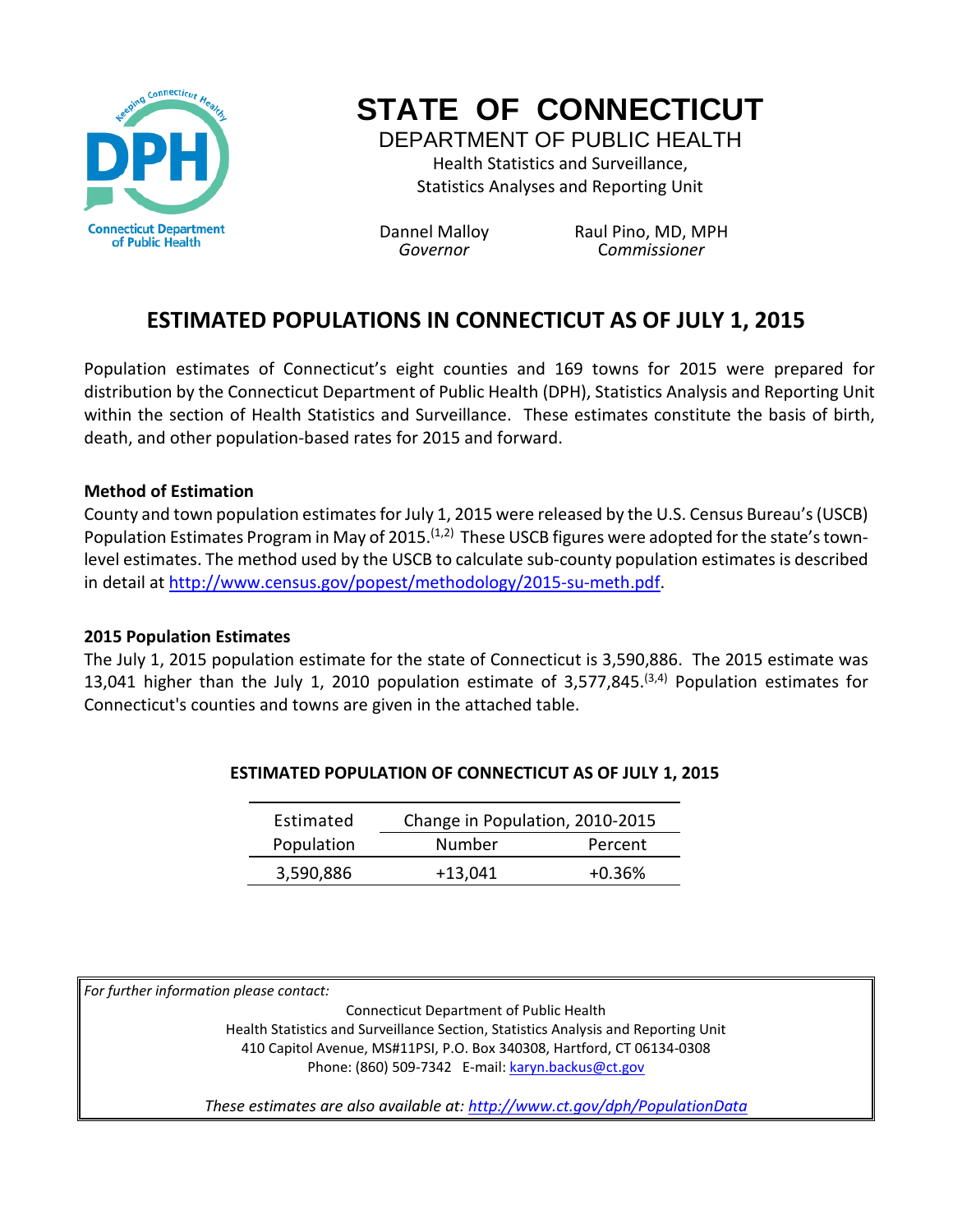### **CONNECTICUT POPULATION ESTIMATES AS OF JULY 1, 2015**

## BY COUNTY AND TOWN

| County     | Est. Pop. | County     | Est. Pop. |
|------------|-----------|------------|-----------|
| Fairfield  | 948,053   | New Haven  | 859,470   |
| Hartford   | 895,841   | New London | 271,863   |
| Litchfield | 183,603   | Tolland    | 151,420   |
| Middlesex  | 164,063   | Windham    | 116,573   |

(State Total = 3,590,886)

| Town                | Est. Pop. | Town          | Est. Pop. | Town             | Est. Pop. | Town                 | Est. Pop. |
|---------------------|-----------|---------------|-----------|------------------|-----------|----------------------|-----------|
| Andover             | 3,262     | East Hartford | 50,821    | Monroe           | 19,833    | Sherman              | 3,668     |
| Ansonia             | 18,854    | East Haven    | 28,935    | Montville        | 19,396    | Simsbury             | 24,348    |
| Ashford             | 4,251     | East Lyme     | 19,343    | Morris           | 2,293     | Somers               | 11,432    |
| Avon                | 18,414    | Easton        | 7,625     | Naugatuck        | 31,538    | Southbury            | 19,675    |
| Barkhamsted         | 3,685     | East Windsor  | 11,400    | New Britain      | 72,808    | Southington          | 43,817    |
| <b>Beacon Falls</b> | 6,081     | Ellington     | 15,916    | New Canaan       | 20,387    | South Windsor        | 25,789    |
| <b>Berlin</b>       | 20,560    | Enfield       | 44,323    | New Fairfield    | 14,126    | Sprague              | 2,951     |
| Bethany             | 5,510     | Essex         | 6,586     | New Hartford     | 6,764     | Stafford             | 11,837    |
| <b>Bethel</b>       | 19,529    | Fairfield     | 61,523    | New Haven        | 130,322   | Stamford             | 128,874   |
| Bethlehem           | 3,473     | Farmington    | 25,629    | Newington        | 30,604    | Sterling             | 3,764     |
| Bloomfield          | 20,749    | Franklin      | 1,975     | New London       | 27,179    | Stonington           | 18,370    |
| Bolton              | 4,947     | Glastonbury   | 34,678    | New Milford      | 27,276    | Stratford            | 52,609    |
| Bozrah              | 2,603     | Goshen        | 2,904     | Newtown          | 28,022    | Suffield             | 15,662    |
| <b>Branford</b>     | 28,145    | Granby        | 11,298    | Norfolk          | 1,643     | Thomaston            | 7,621     |
| Bridgeport          | 147,629   | Greenwich     | 62,695    | North Branford   | 14,263    | Thompson             | 9,290     |
| Bridgewater         | 1,659     | Griswold      | 11,830    | North Canaan     | 3,194     | Tolland              | 14,849    |
| Bristol             | 60,452    | Groton        | 39,692    | North Haven      | 23,828    | Torrington           | 34,906    |
| <b>Brookfield</b>   | 17,143    | Guilford      | 22,350    | North Stonington | 5,256     | Trumbull             | 36,628    |
| Brooklyn            | 8,259     | Haddam        | 8,292     | Norwalk          | 88,485    | Union                | 843       |
| Burlington          | 9,623     | Hamden        | 61,218    | Norwich          | 39,899    | Vernon               | 28,959    |
| Canaan              | 1,185     | Hampton       | 1,849     | Old Lyme         | 7,521     | Voluntown            | 2,579     |
| Canterbury          | 5,089     | Hartford      | 124,006   | Old Saybrook     | 10,160    | Wallingford          | 44,893    |
| Canton              | 10,330    | Hartland      | 2,127     | Orange           | 13,944    | Warren               | 1,417     |
| Chaplin             | 2,255     | Harwinton     | 5,493     | Oxford           | 13,013    | Washington           | 3,466     |
| Cheshire            | 29,262    | Hebron        | 9,552     | Plainfield       | 15,077    | Waterbury            | 108,802   |
| Chester             | 4,277     | Kent          | 2,869     | Plainville       | 17,773    | Waterford            | 19,281    |
| Clinton             | 13,047    | Killingly     | 17,131    | Plymouth         | 11,813    | Watertown            | 21,911    |
| Colchester          | 16,130    | Killingworth  | 6,455     | Pomfret          | 4,163     | Westbrook            | 6,902     |
| Colebrook           | 1,436     | Lebanon       | 7,259     | Portland         | 9,391     | West Hartford        | 63,053    |
| Columbia            | 5,434     | Ledyard       | 15,025    | Preston          | 4,707     | West Haven           | 54,927    |
| Cornwall            | 1,387     | Lisbon        | 4,310     | Prospect         | 9,739     | Weston               | 10,387    |
| Coventry            | 12,438    | Litchfield    | 8,212     | Putnam           | 9,372     | Westport             | 27,899    |
| Cromwell            | 14,034    | Lyme          | 2,374     | Redding          | 9,293     | Wethersfield         | 26,367    |
| Danbury             | 84,657    | Madison       | 18,223    | Ridgefield       | 25,244    | Willington           | 5,908     |
| Darien              | 21,787    | Manchester    | 58,007    | Rocky Hill       | 20,021    | Wilton               | 18,714    |
| Deep River          | 4,516     | Mansfield     | 26,043    | Roxbury          | 2,187     | Winchester           | 10,829    |
| Derby               | 12,700    | Marlborough   | 6,430     | Salem            | 4,183     | Windham              | 24,799    |
| Durham              | 7,301     | Meriden       | 59,988    | Salisbury        | 3,638     | Windsor              | 29,016    |
| Eastford            | 1,750     | Middlebury    | 7,634     | Scotland         | 1,686     | <b>Windsor Locks</b> | 12,537    |
| East Granby         | 5,199     | Middlefield   | 4,407     | Seymour          | 16,475    | Wolcott              | 16,673    |
| East Haddam         | 9,081     | Middletown    | 46,756    | Sharon           | 2,706     | Woodbridge           | 8,886     |
| East Hampton        | 12,858    | Milford       | 53,592    | Shelton          | 41,296    | Woodbury             | 9,636*    |
|                     |           |               |           |                  |           | Woodstock            | 7,838*    |

\*2015 population estimates for Woodbury and Woodstock were corrected on 10/11/2016.